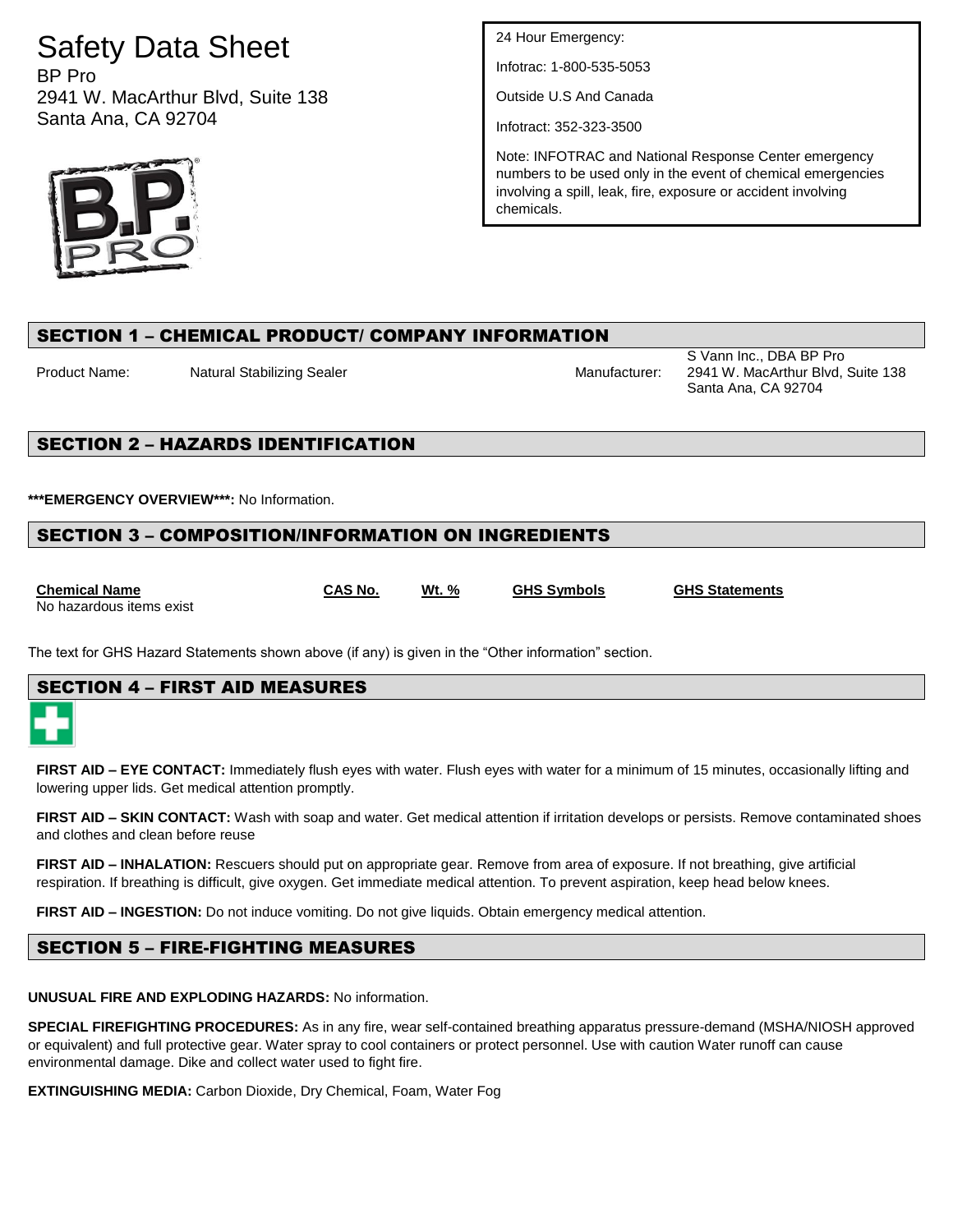## SECTION 6 – ACCIDENTAL RELEASE MEASURES

**STEPS TO BE TAKEN IN CASE MATERIAL IS RELEASED OR SPILLED:** Wear appropriate personal equipment. (See Exposure Controls / Personal Protection Section). Eliminate all ignition sources. Prevent additional discharge of material if able to do so safely. Do not touch or walk through spilled material. Avoid runoff into storm sewers and ditches which lead to waterways. Ventilate spill area. Stay upwind of spill. Collect spilled material for disposal. Use only non-combustible material for clean up. Absorb spill with inert material (e.g dry sand or earth), then place in a chemical waste container.

#### SECTION 7 – HANDLING AND STORAGE



**HANDLING:** Use only in a well ventilated area. Avoid breathing vapor, fumes or mist. Avoid contact with eyes, skin, and clothing. Follow all MSDS/label precautions even after containers are emptied because they may retain product residues.

**STORAGE:** Keep away from heat, sparks, and flame. Store containers in a cool, well-ventilated place. Keep container closed when not in use.

#### SECTION 8: EXPOSURE CONTROLS/PERSONAL PROTECTION

#### **Ingredients with Occupational Exposure Limits**

**Chemical Name ACGIH TLV-TWA ACGIH-TLV STEL OSHA PEL-TWA OSHA PEL-CEILING** No hazardous items exist

#### **Personal Protection**



**Respiratory protection:** NIOSH/MSHA approved respirators may be unnecessary if airborne concentrations are expected to exceed exposure limits.

**Skin Protection:** Wear impervious gloves to prevent contact with the skin. Wear protective gear as needed – apron, suit, boots.

**Eye Protection:** Wear safety glasses with side shield (or goggles) and a face shield.

**Other Protective equipment:** Facilities storing or utilizing this material should be equipped with an eyewash facility and a safety shower.



**Hygienic practices:** Do not eat, drink, or smoke in areas where this material is used. Avoid breathing vapors. Remove contaminated clothing and wash before reuse. Wash thoroughly after handling. Wash hands before eating.

# SECTION 9 – PHYSICAL AND CHEMICAL PROPERTIES

**Appearance:** Liquid **Physical State:** Liquid **Odor:** Typical **Odor Threshold:** N.D **Density, g/cm3:** 1.017 **pH:** N.D **Freeze Point, F:** N.D **Viscosity:** N.D **Soluble 19. In the Soluble in Water Soluble 19. In the Explosive Limits, vol%:** N.D. **Boiling Range, F:** 212 - 466 **Flash Point, F:** >200 **Evaporation Rate:** N.D **Auto Ignition Temp., F:** N.D **Vapor Density:** N.D **Vapor Pressure:** N.D

# SECTION 10 – STABILITY AND REACTIVITY

**Stability:** No information.

**Conditions to avoid:** Avoid excess heat and sources of ignition.

**Incompatibility:** None known.

**Hazardous Decomposition products:** None known.

**Hazardous Polymerization:** No information.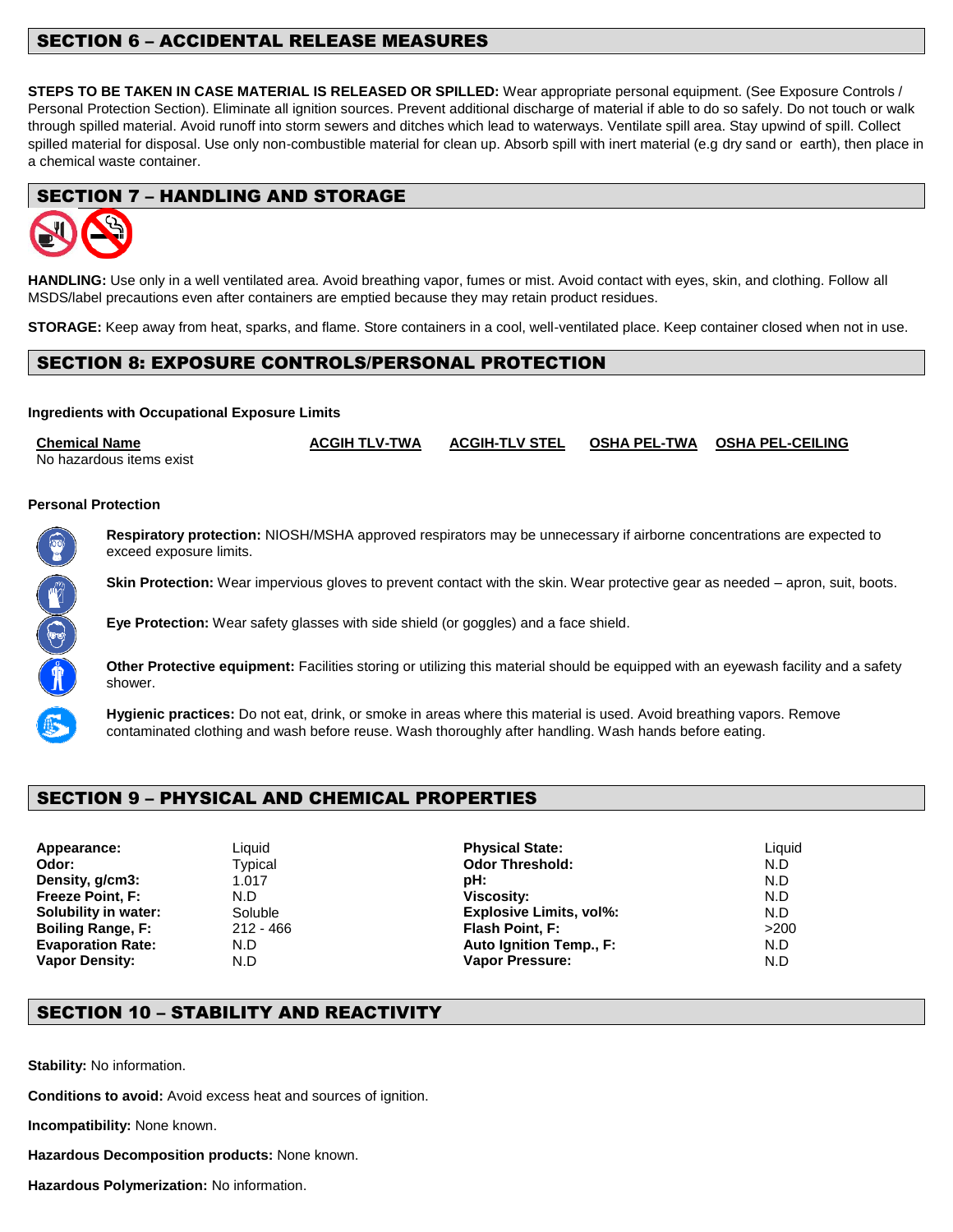# SECTION 11 – TOXICIOLOGICAL INFORMATION

#### **Information on Toxicological Events**

**Effects of Overexposure – Inhalation:** No significant health hazard identified. **Effects of Overexposure – Skin Contact:** No significant health hazard identified. **Effects of Overexposure – Eye Contact:** No significant health hazard identified. **Effects of Overexposure – Ingestion:** No significant health hazard identified. **Effects of Overexposure – Chronic Hazards**: No significant health hazard identified.

**Primary Routes of Entry: Eye contact, Ingestion, Inhalation, Skin Contact** 

**Acute Toxicity Values The Acute effects of this product have not been tested. Data on individual components are tabulated below:** 

**CAS-No. Name According to EEC Oral LD50, mg/kg Dermal LD50, mg/kg Vapor LC50,mg/L**

No hazardous items exist

# SECTION 12 - ECOLOGICAL INFORMATION

**ECOLOGICAL INFORMATION:** No information.

#### SECTION 13 – DISPOSAL CONSIDERATIONS



**For more guidance and information contact our Waste Services Division at (262) 658-4000.**

**Always Dispose of any waste in accordance with all local, state and federal regulations.** 

**Steps to be taken in case material is released or spilled:** Wear appropriate personal protective equipment (see exposure controls/personal protection section.) Eliminate all ignition sources. Evacuate unnecessary personnel. Prevent additional discharge of material if able to do so safely. Do not touch or walk through spilled material. Avoid runoff into storm sewers and ditches that lead to waterways. Ventilate spill area. Stay upwind of spill. Do not apply water to the leak. Collect spilled materials for disposal. Use only non-combustible material for clean-up. Use clean non-sparking tools to collect absorbed materials. Absorb spill with inert material (e.g dry sand or earth), then place in a chemical waste container.

#### SECTION 14 – TRANSPORT INFORMATION

| <b>DOT Proper Shipping</b><br>Name: | Not regulated  | <b>Packing Group:</b>   | No information |
|-------------------------------------|----------------|-------------------------|----------------|
| <b>DOT Hazard Class:</b>            | No information | <b>Hazard Subclass:</b> | No information |
| DOT UN/NA Number:                   | No information | Resp. Guide Page:       | No information |

# SECTION 15 – REGULATORY INFORMATION

# **U.S Federal Regulations:**

#### **CERCLA – SARA Hazard Category**

This product has been reviewed according to the EPA 'Hazard Categories' promulgated under Sections 311 and 312 of the Superfund Amendment and Reauthorization Act of 1986 (SARA Title III) and is considered, under applicable definitions, to meet the following categories:

Fire Hazard, Acute Health Hazard, Chronic Health Hazard

#### **SARA Section 313:**

This product has been reviewed according to the EPA 'Hazard Categories' promulgated under Sections 311 and 312 of Title III of the Superfund Amendment and Reauthorization Act of 1986 and 40 CFR part 372:

No SARA 313 components exist in this product.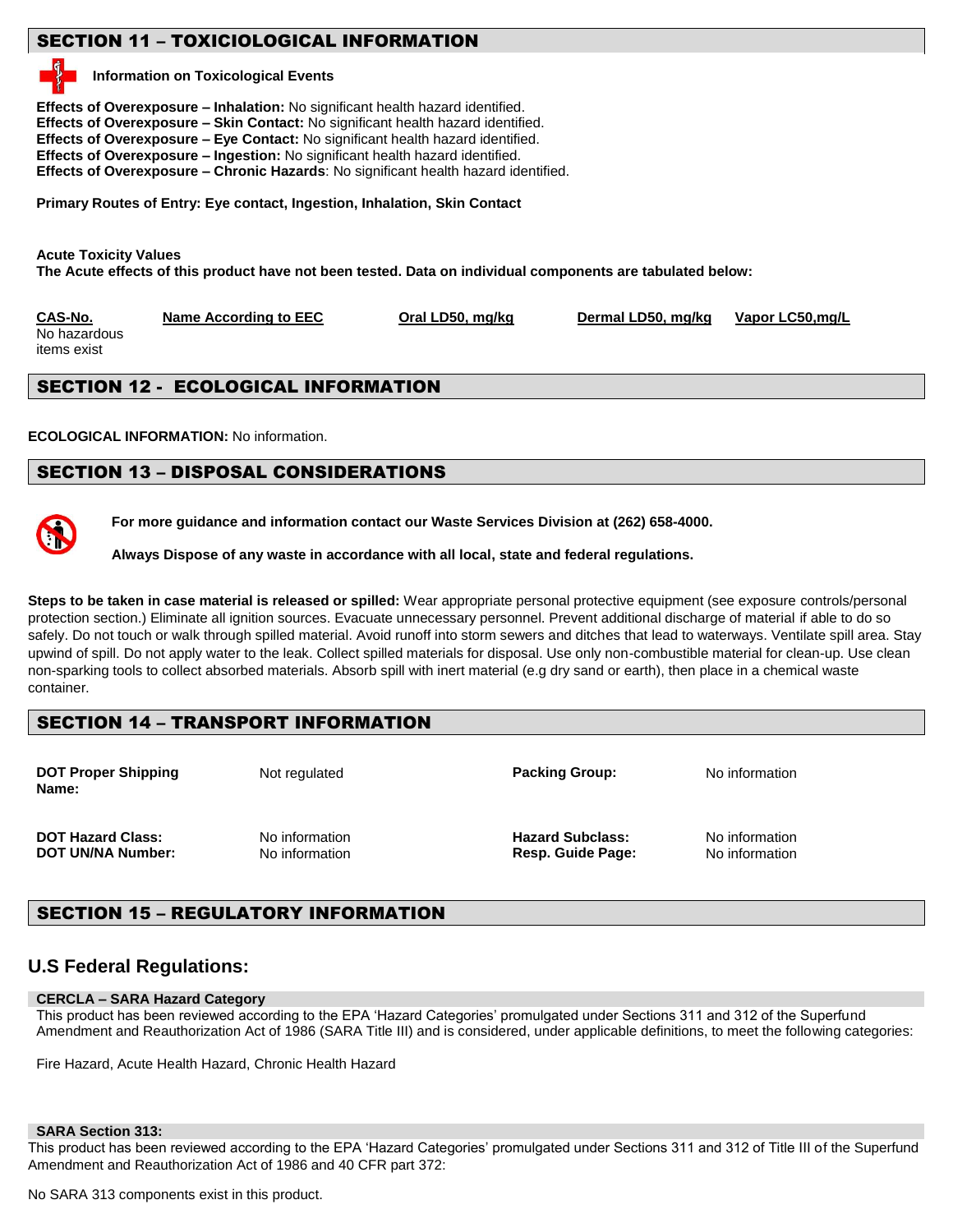#### **Toxic Substance Control Act:**

This product contains the following substances subject to the reporting requirements of TSCA 12(B) if exported from the United States:

No TSCA components exist in this product.

# **US State Regulations:**

| New Jersey Right-To-Know: |                                                                                                   |
|---------------------------|---------------------------------------------------------------------------------------------------|
|                           | The following materials are non-hazardous, but are among the top five components of this product: |

| <b>Chemical Name</b>   | CAS-No.   |
|------------------------|-----------|
| Water                  | 7732-18-5 |
| Acrylic copolymer      | Mixture   |
| Nonphenol, ethoxylated | 9016      |

#### **Pennsylvania Right to Know:**

The following non-hazardous ingredients are president in the product are at or greater than 3%.

| <b>Chemical Name</b> | CAS-No.   |
|----------------------|-----------|
| Water                | 7732-18-5 |
| Acrylic copolymer    | Mixture   |

#### **California Proposition 65 Carcinogens**

Warning: The following ingredients present in the product are known to the state of California to cause Cancer:

No Proposition 65 Carcinogens exist in this product.

#### **California Propositions 65 Reproductive Toxins**

Warning: The following ingredients present in the product are known to the state of California to cause birth defects, or other reproductive hazards.

No Proposition 65 Reproductive Toxins exist in this product.

#### **International Regulations: As follows-**

#### **Canadian WHMIS:**

This MSDS has been prepared in compliance with Controlled Product Regulations except for the use of the 16 headings.

WHMIS Class: No information

| <b>SECTION 16 - OTHER INFORMATION</b> |           |                         |                |  |
|---------------------------------------|-----------|-------------------------|----------------|--|
| <b>Revision Date:</b>                 | 6/16/2015 | <b>Supersedes Date:</b> | <b>New SDS</b> |  |
| Datasheet produced by:                | EH&S      |                         |                |  |

#### **HMIS Ratings:**

| <b>Health:</b> |  | Flammabilitv: |  | <b>Reactivity:</b> | 0-No<br>Hazarc | <b>Personal Protection:</b> |  |
|----------------|--|---------------|--|--------------------|----------------|-----------------------------|--|
|----------------|--|---------------|--|--------------------|----------------|-----------------------------|--|

#### **Volatile Organic Compounds, gr/ltr: 4**

DISCLAIMER: THE VOLATILE ORGANIC COMPOUND (VOC) CONTENT REPORTED HEREIN, IF ANY, IS BASED ON A MATERIAL VOC CALCULATION. NOTE THAT SEVERAL METHODS ARE USED FOR CALCULATING VOC CONTENT AND THAT STANDARDS/REQUIREMENTS REGARDING VOC CONTENT VARY BY LOCATION/JURISDICTION. ACCORDINGLY, BP PRO MAKES NO REPRESENTATIONS OR WARRANTIES, EXPRESS OR IMPLIED, REGARDING THIS MATERIAL'S COMPLIANCE WITH VOC STANDARDS/REQUIREMENTS APPLICABLE IN LOCATIONS/JURISDICTIONS WHERE THIS MATERIAL MAY BE SOLD OR USED.

Legend: N.A – Not Applicable, N.E – Not Established, N.D – Not Determined, N.I – No Information.

The information on this SDS was obtained from sources which we believe to be reliable. However, the information provided is without any warranty, exposed or implied, regarding its correctness. Some information presented and conclusions drawn herein are from sources other than direct test data on the product itself. The information recommendations are offered for the user's consideration and examination and should be used to make an independent determination of the methods to safeguard workers and the environment. The conditions or methods of handling, storage, use and disposal of the product are beyond our control and may be beyond our knowledge. For these reasons we do not assume responsibility and expressly disclaim any liability for loss, damage, or expense arising out of in any way connected with handling, storage, use, or